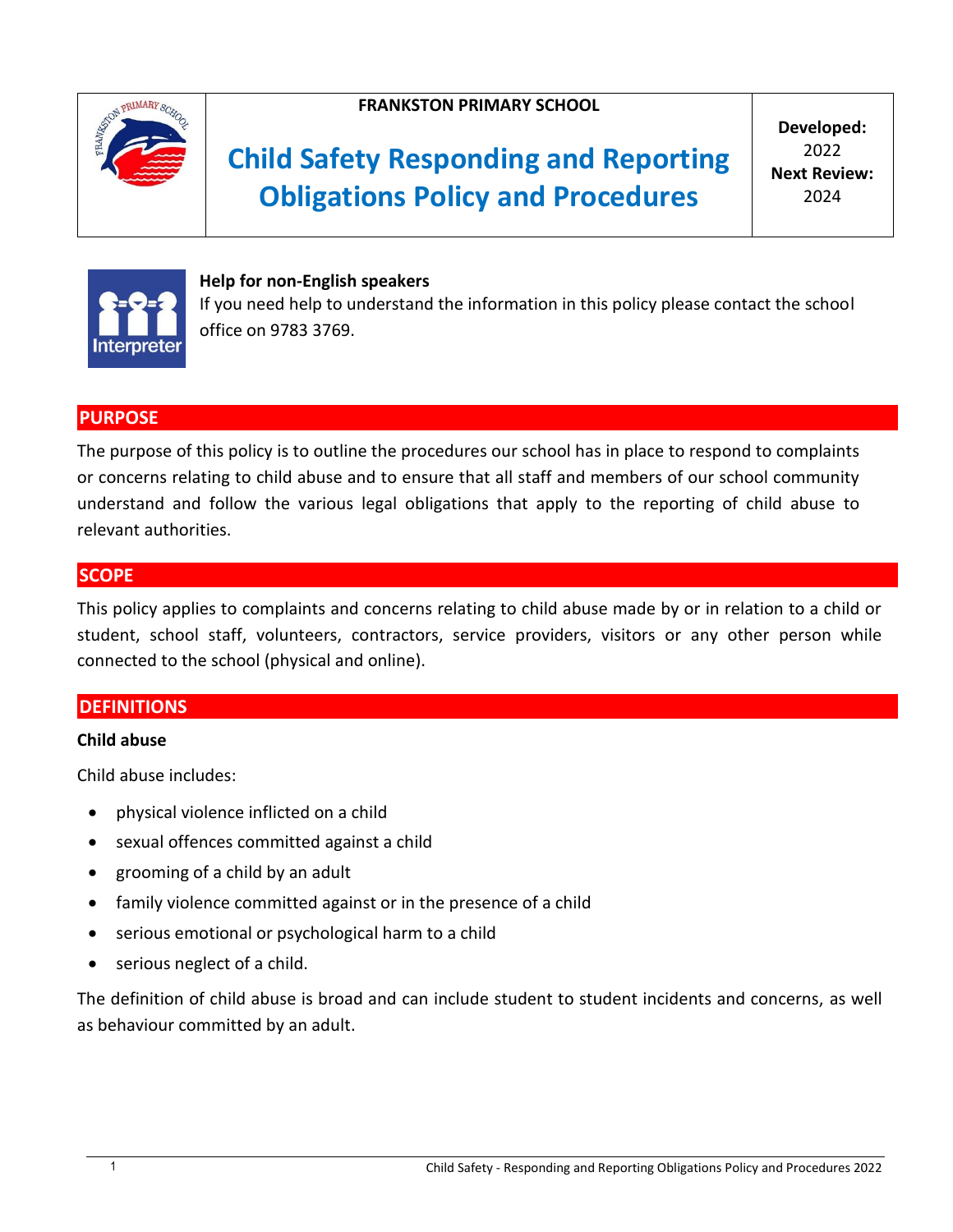#### **Grooming**

Grooming is a criminal offence under the Crimes Act 1958 (Vic) and is a form of child abuse and sexual misconduct. This offence targets predatory conduct undertaken by an adult to prepare a child, under the age of 16, to engage in sexual activity at a later time. Grooming can include communicating (including electronic communications) and/or attempting to befriend or establish a relationship or other emotional connection with the child or their parent or carer.

#### **School staff member**

For the purpose of this policy a school staff member includes a contractor engaged by the school or school council to perform child-related work.

#### **POLICY**

Frankston Primary School understands the important role our school plays in protecting children from abuse. We have a range of policies and measures in place to prevent child abuse from occurring at our school or during school activities.

#### **Information for students**

- All students should feel safe to speak to any staff member to raise any concerns about their safety or any other concerns that they have.
- If a student does not know who to approach at Frankston Primary School they should start with their classroom teacher, a staff member they trust, Assistant Principal or Principal

#### **Identifying child abuse**

To ensure we can respond in the best interests of students and children when complaints or concerns relating to child abuse are raised, all staff and relevant volunteers must:

- understand how to identify signs of child abuse and behavioural indicators of perpetrators for detailed information on identifying child abuse and behavioural indicators of perpetrators refer to [Identify child abuse.](https://www.education.vic.gov.au/school/teachers/health/childprotection/Pages/identify.aspx)
- understand their various legal obligations in relation to reporting child abuse to relevant authorities for detailed information on the various legal obligations refer to Appendix A
- follow the below procedures for responding to complaints or concerns relating to child abuse, which ensure our school acts in the best interests of students and children and complies with both our legal and Department policy obligations.

At Frankston Primary School we recognise the diversity of the children, young people, and families at our school and take account of their individual needs and backgrounds when considering and responding to child safety incidents or concerns.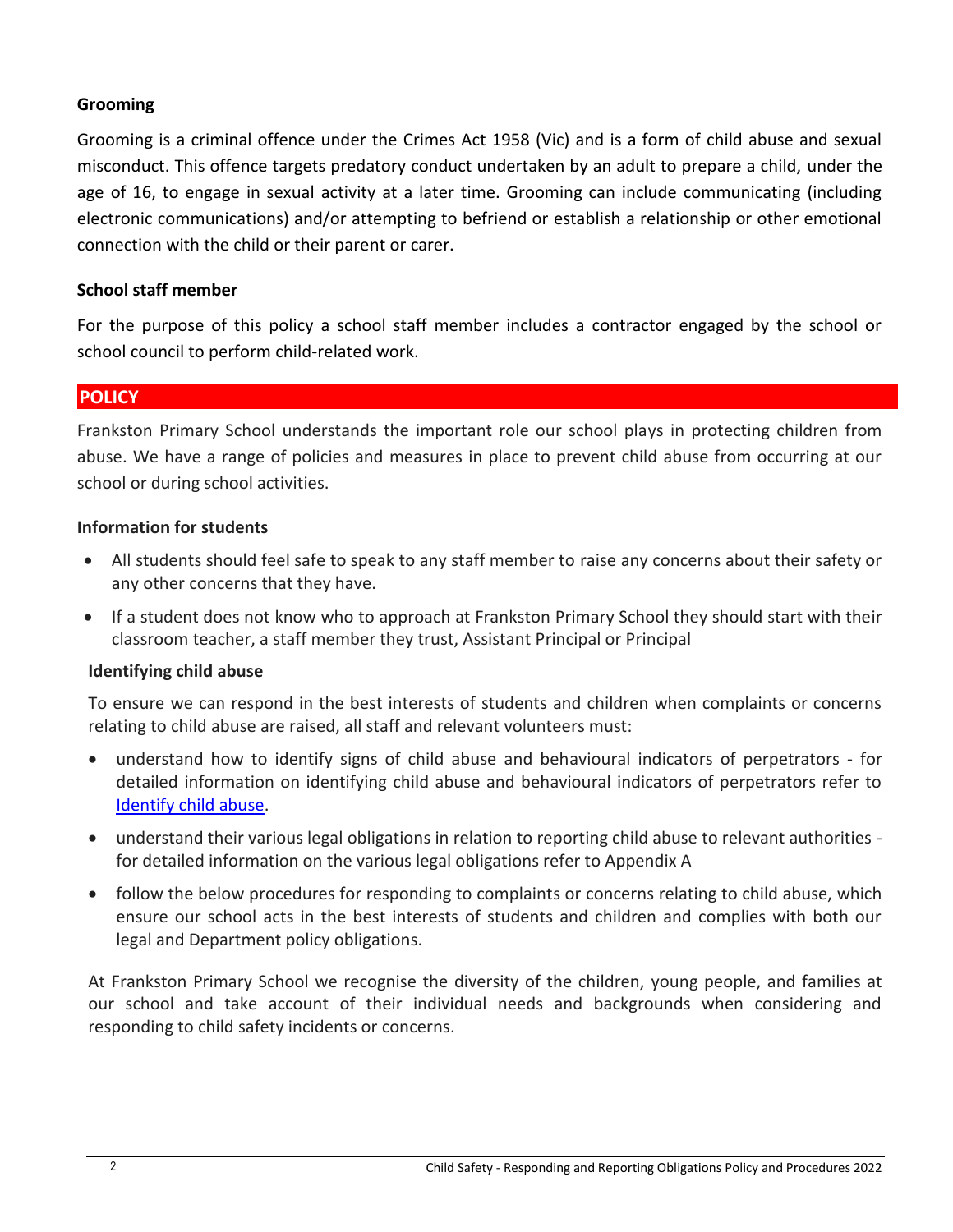### **Procedures for responding to an incident, disclosure, allegation or suspicion of child abuse**

In responding to a child safety incident, disclosure, allegation or suspicion, Frankston Primary School will follow:

- th[e Four Critical Actions for Schools](https://www.education.vic.gov.au/Documents/about/programs/health/protect/FourCriticalActions_ChildAbuse.pdf) for complaints and concerns relating to all forms of child abuse
- the [Four Critical Actions: Student Sexual Offending](https://www.education.vic.gov.au/school/teachers/health/childprotection/Pages/stusexual.aspx) for complaints and concerns relating to student sexual offending
- our Student Wellbeing and Engagement Policy, Bullying Prevention Policy and Complaints Policy for complaints and concerns relating to student physical violence or other harmful student behaviours.

#### **School staff and volunteer responsibilities**

#### **1. Immediate action**

If a school staff member or volunteer witnesses an incident of child abuse, or reasonably believes, suspects or receives a disclosure or allegation that a child has been, or is at risk of being abused, they must:

- If a child is at immediate risk of harm, separate alleged victims and others involved, administer first aid (appropriate to their level of training) and call 000 for urgent medical or police assistance where required to respond to immediate health or safety concerns.
- Notify the Principal or Assistant Principal as soon as possible, who will ensure our school follows the steps in these procedures.

NOTE for staff and volunteers:

- if you are uncertain if an incident, disclosure, allegation or suspicion gives rise to a concern about child abuse you must always err on the side of caution and report the concern to the Principal or Assistant Principal.
- If the Principal or Assistant principal is unavailable, the nominated teacher in charge will take on this role.
- If the concerns relates to the conduct of the principal or assistant principal, notify the **South** Eastern Victoria Regional (SEVR) Office on [1300 338 738](tel:1300338738) who must then take on responsibility for ensuring our school follows these procedures.

Refer to Appendix B for guidance on how to respond to a disclosure of child abuse.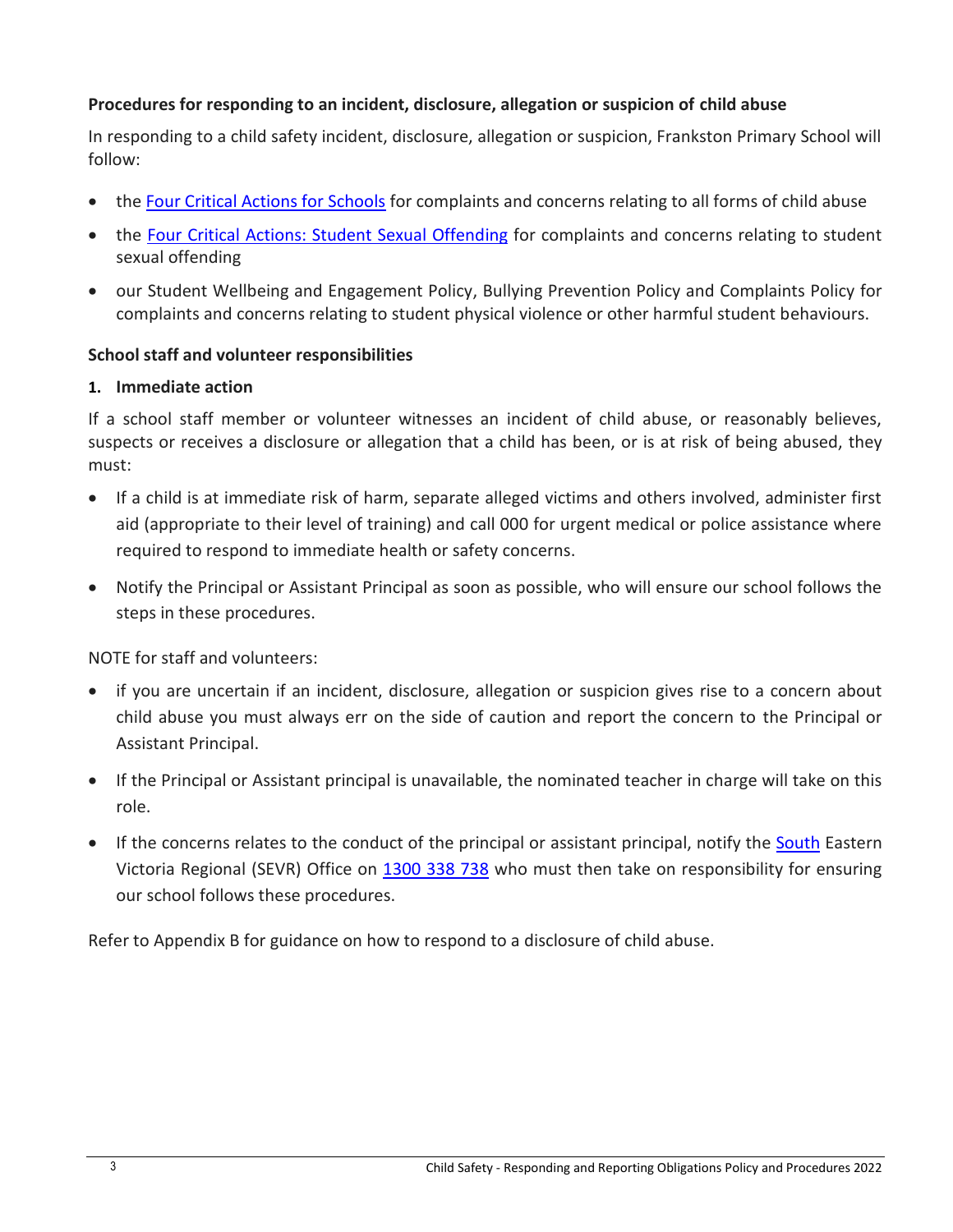## **2. Reporting to authorities and referring to services**

As soon as immediate health and safety concerns are addressed, and relevant school staff have been informed, the principal or assistant principal **must** report all incidents, suspicions and disclosures of child abuse as soon as possible.

The following steps will ensure our school complies with the four critical actions as well as additional actions required under the Child Safe Standards.

The Principal or Assistant Principal must ensure:

- all relevant information is reported to the Department of Families, Fairness and Housing (DFFH) Child Protection, Victoria Police or relevant services where required
- the incident is reported to the Department's [eduSafe Plus portal](https://services.educationapps.vic.gov.au/edusafeplus) or the Incident Support and Operations Centre (1800 126 126) in accordance with the severity rating outlined in the Managing [and Reporting School Incidents Policy](https://www2.education.vic.gov.au/pal/reporting-and-managing-school-incidents-including-emergencies/policy)
- all [reportable conduct](https://www2.education.vic.gov.au/pal/reportable-conduct-scheme/policy) allegations or incidents are reported by the Principal to the Department's Employee Conduct Branch (03 7022 0005) – where a reportable conduct allegation is made against the Principal, the regional director must be informed who will then make a report to Employee Conduct Branch.

NOTE: In circumstances where staff members are legally required to report child abuse to DFFH Child Protection or Victoria Police, and they are unable to confirm that the information has been reported by another person at the school or the designated member of school staff does not agree that a report needs to be made, the staff member who has formed the reasonable belief must still contact DFFH Child Protection and Victoria Police to make the report.

If you believe that a child is not subject to abuse, but you still hold significant concerns for their wellbeing you must still act. This may include making a referral or seeking advice from Child FIRST or The Orange Door (in circumstances where the family are open to receiving support) DFFH Child Protection or Victoria Police.

## **3. Contacting parents or carers**

The Principal or Assistant Principal must ensure parents and carers are notified unless advised otherwise by DFFH Child Protection or Victoria Police, or there are other safety and wellbeing concerns in relation to informing parents/carers.

Principals may contact the Department of Education and Training Legal Division for advice on notifying parents and carers, and where relevant, the wider school community.

For further guidance, refer to [PROTECT Contacting parents and carers](https://www.education.vic.gov.au/school/teachers/health/childprotection/Pages/actionthree.aspx)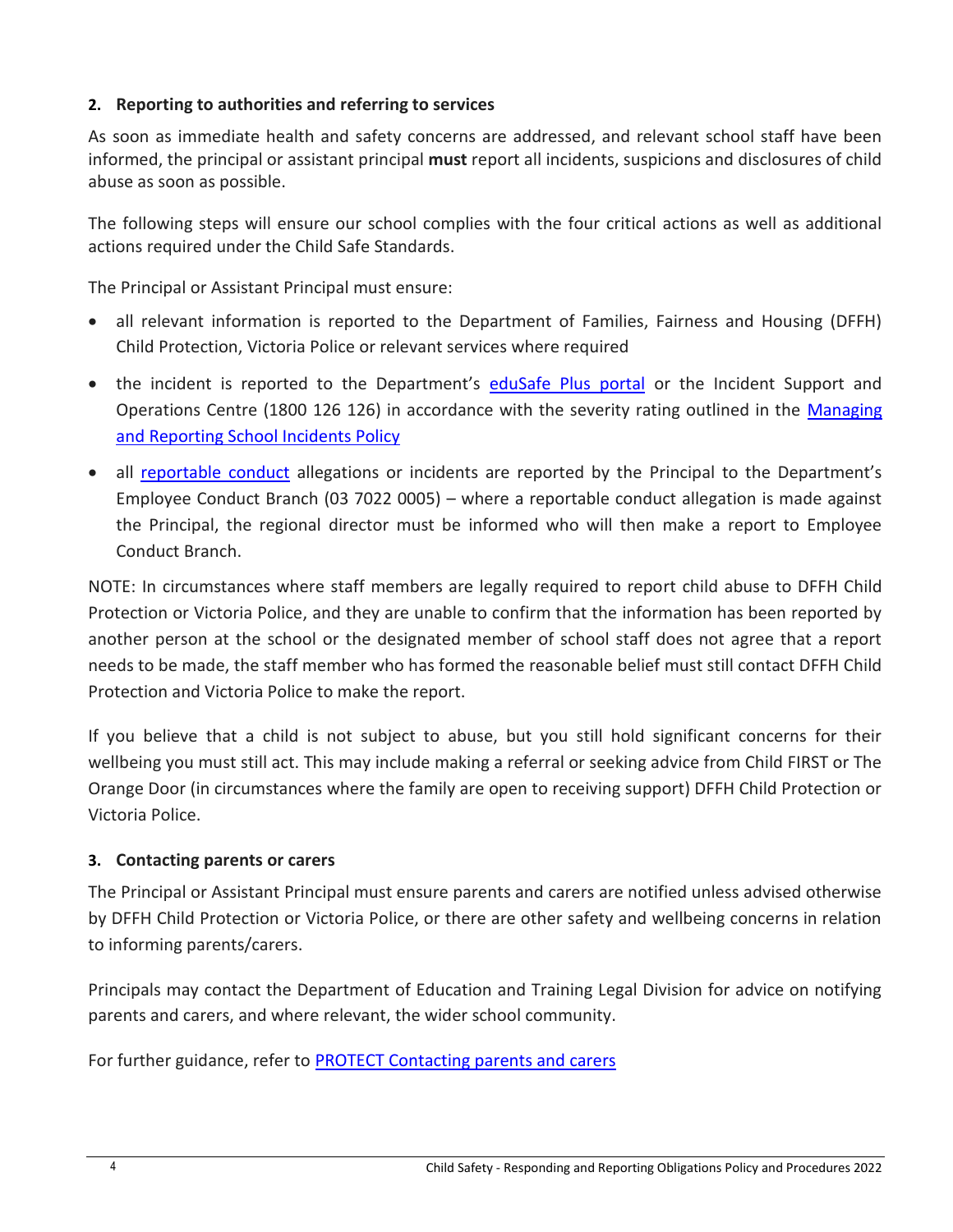## **4. Ongoing protection and support**

The Principal or Assistant Principal must ensure appropriate steps are taken by the school to protect the child and other children from any continued risk of abuse. These steps must be taken in consultation with any relevant external agency or Department staff such as DFFH Child Protection, Victoria Police, Legal Division or Employee Conduct Branch. Ongoing protection will also include further reports to authorities if new information comes to light or further incidents occur.

Appropriate, culturally sensitive and ongoing support must be offered and provided to all affected students. Ongoing support will be based on any available advice from the Department, parents and carers, health practitioners, and other authorities (such as DFFH or Victoria Police) and may include referral to wellbeing professionals, development of a safety plan, student support group meetings and, for student to student incidents, behaviour management and support measures.

## **5. Recordkeeping**

The Principal or Assistant Principal will ensure that:

- detailed notes of the incident, disclosure, allegation or suspicion are taken and including, where possible, by the staff member or volunteer who reported the incident, disclosure, or suspicion to them – staff members will ensure notes are recorded in the school's recording system – Sentral.
- detailed notes are taken of any immediate or ongoing action taken by the school to respond to the incident, disclosure, allegation or suspicion and recorded on Sentral
- all notes and other records relating to the incident, disclosure, allegation or suspicion, including the schools immediate and ongoing actions, are stored securely in Sentral and marked 'confidential'.

## **For school visitors and school community members**

All community members aged 18 years or over have legal obligations relating to reporting child abuse – refer to Appendix A for detailed information.

Any person can make a report to DFFH Child Protection or Victoria Police if they believe on reasonable grounds that a child is in need of protection. For contact details, refer to the [Four Critical Actions.](https://www.education.vic.gov.au/Documents/about/programs/health/protect/FourCriticalActions_ChildAbuse.pdf)

Members of the community do not have to inform the school if they are making a disclosure to DFFH Child Protection or the Victoria Police. However, where a community member is concerned about the safety of a child or children at the school, the community member should report this concern to the principal so that appropriate steps to support the student can be taken.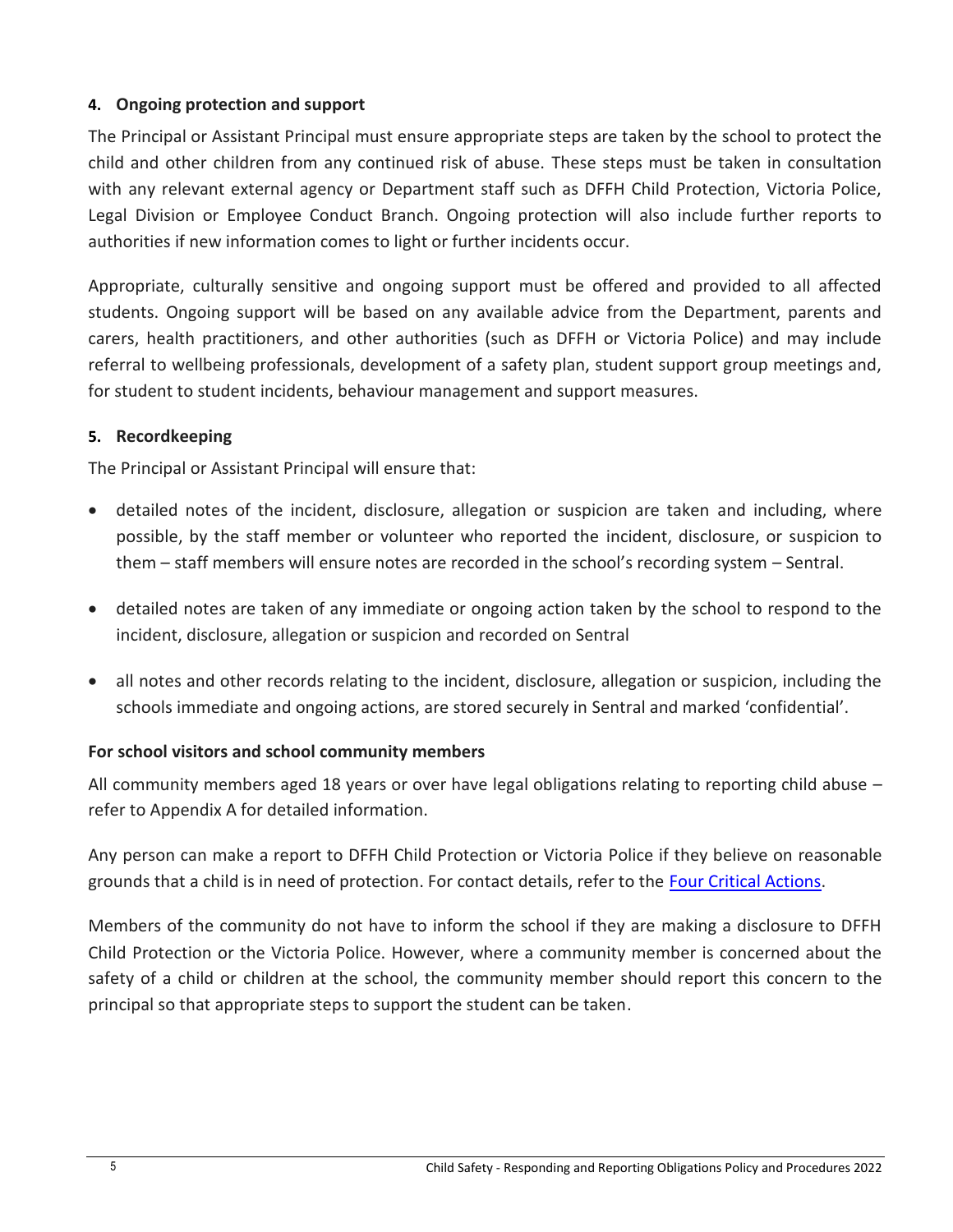#### **Additional requirements for all staff**

All staff play an important role in supporting student safety and wellbeing and have a duty of care to take reasonable steps to prevent reasonably foreseeable harm to students.

Fulfilling the roles and responsibilities in the above procedure does not displace or discharge any other obligations that arise if a person reasonably believes that a child is at risk of child abuse. This means that if, after following the actions outlined in the procedure, a staff member reasonably believes that a child remains at risk of abuse, they must take the following steps:

- if they are concerned that the school has not taken reasonable steps to prevent or reduce the risk, raise these concerns with the principal in the first instance, and escalate to the regional office if they remain unsatisfied.
- report the matter to the relevant authorities where they are unable to confirm that the information has been reported by another staff member

Staff must refer to Appendix A for further information on their obligations relating to reporting to authorities.

## **COMMUNICATION**

This policy will be communicated to our school community in the following ways:

- Available publicly on our school's website (or insert other online parent, carer, student communication method)
- Included in staff induction processes
- Included in volunteer induction processes and training for relevant volunteers
- Discussed at annual staff briefing
- Hard copy available from school administration upon request

## **RELATED POLICIES AND RESOURCES**

The following Department of Education and Training policies and guidance are relevant to this policy:

- [Child Safe Standards](https://www2.education.vic.gov.au/pal/child-safe-standards/policy)
- Protecting Children [Reporting and Other Legal Obligations](https://www2.education.vic.gov.au/pal/protecting-children/policy)
- [Managing and Reporting School Incidents](https://www2.education.vic.gov.au/pal/reporting-and-managing-school-incidents-including-emergencies/policy)
- [Reportable Conduct](https://www2.education.vic.gov.au/pal/reportable-conduct-scheme/policy)
- [Restraint and Seclusion](https://www2.education.vic.gov.au/pal/restraint-seclusion/policy)
- [Identify child abuse](https://www.education.vic.gov.au/school/teachers/health/childprotection/Pages/identify.aspx)
- [Report child abuse in schools \(including four critical actions\)](https://www.education.vic.gov.au/school/teachers/health/childprotection/Pages/report.aspx)
- [Identify and respond to student sexual offending](https://www.education.vic.gov.au/school/teachers/health/childprotection/Pages/stusexual.aspx)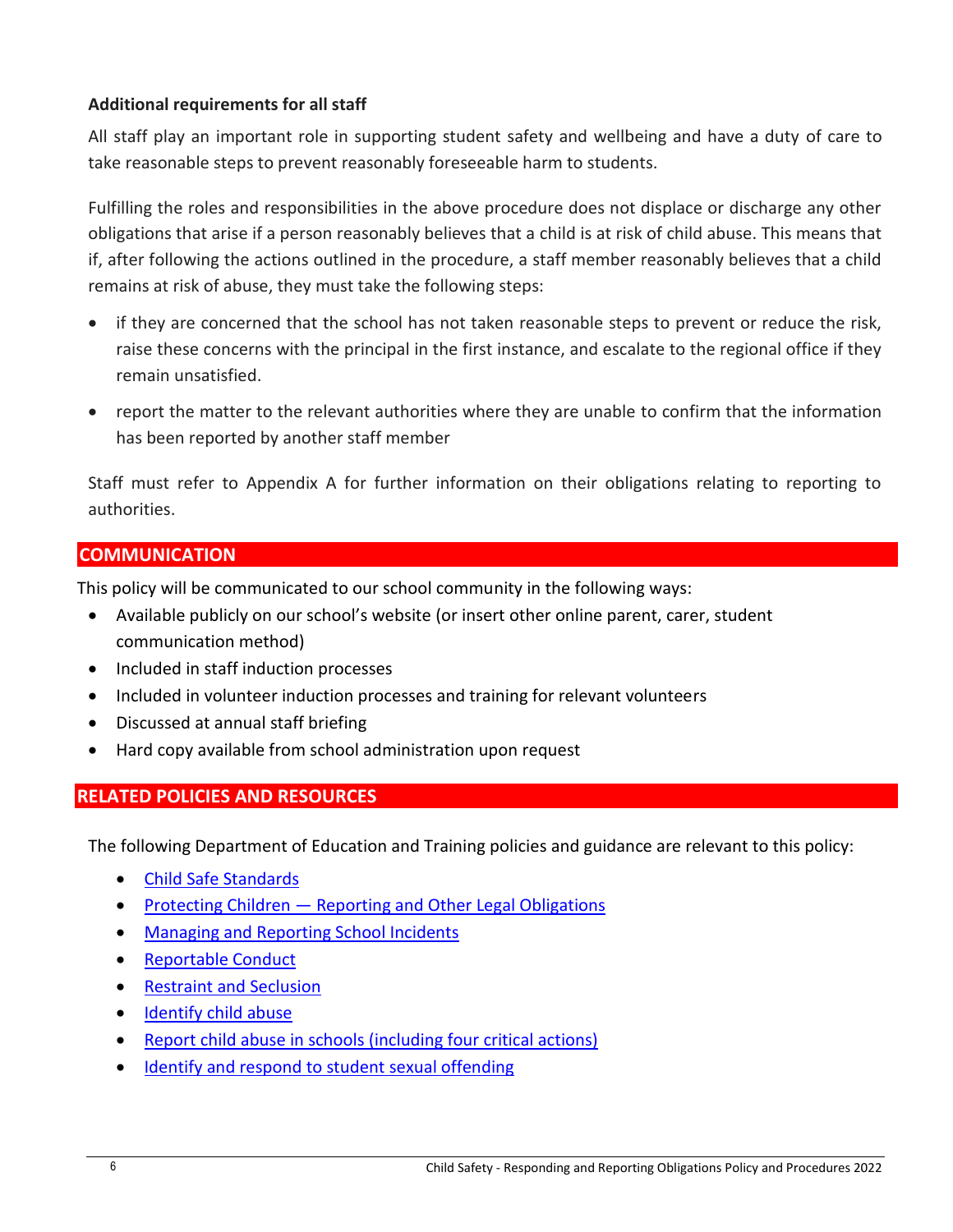The following school policies are also relevant to this policy:

- Child Safety Policy
- Child Safety Code of Conduct
- Statement of Values and School Philosophy
- Student Wellbeing and Engagement Policy
- Volunteer Policy
- Duty of Care Policy
- Inclusion and Diversity Policy

| <b>POLICY DEVELOPED</b>      | 2022                                                        |
|------------------------------|-------------------------------------------------------------|
| <b>CONSULTATION</b>          | Parents - May 2022<br>$\bullet$                             |
|                              | Staff - May 2022                                            |
|                              | School Council - May 2022                                   |
| <b>APPROVED BY PRINCIPAL</b> | Renée Kennedy                                               |
| <b>EVALUATION</b>            | This policy will be reviewed every two years as part of the |
|                              | school's review cycle, or as required due to changes in     |
|                              | relevant Acts, Laws, DET mandates, or should situations     |
|                              | arise that require earlier consideration.                   |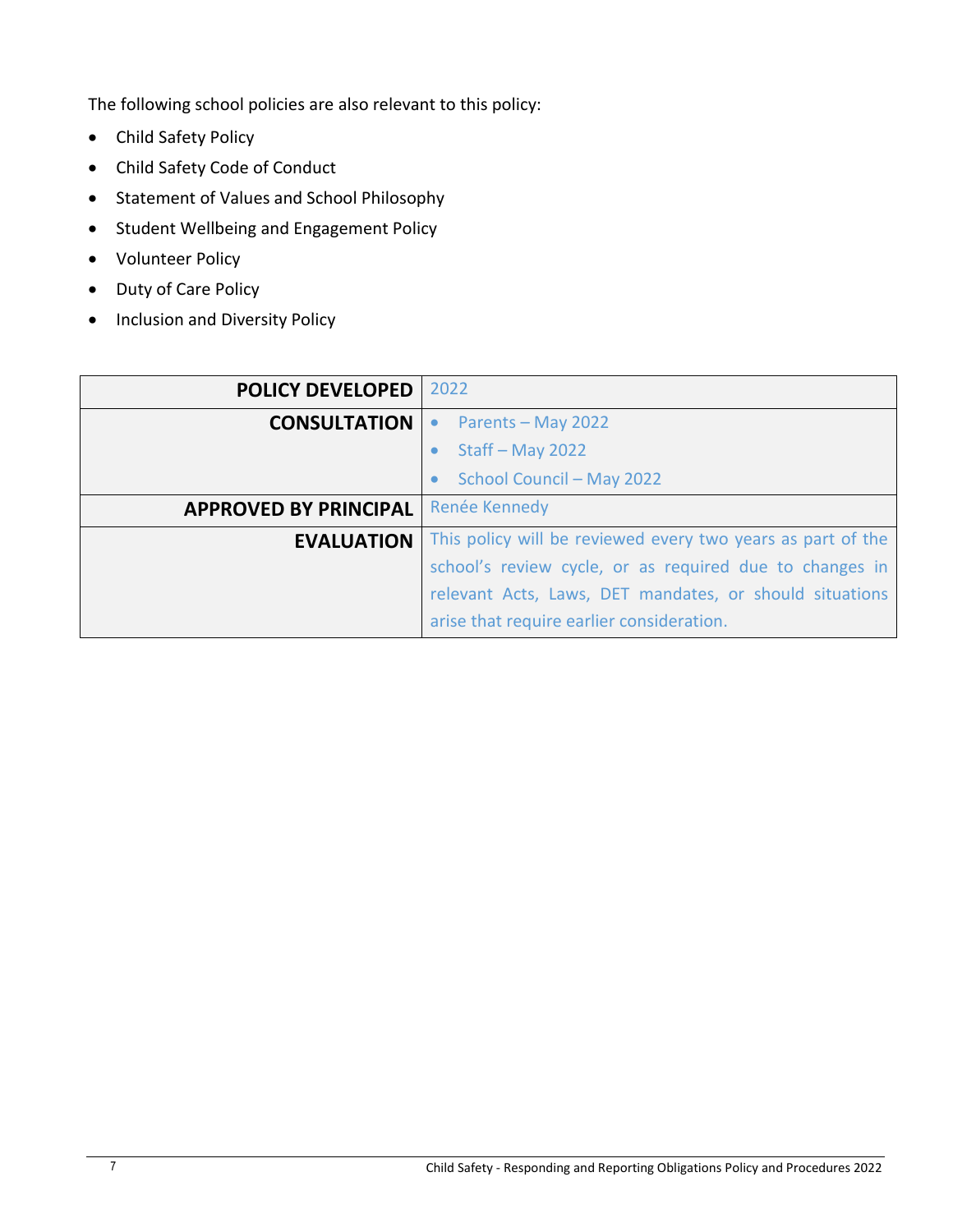# **APPENDIX A**

## **LEGAL OBLIGATIONS RELATING TO REPORTING CHILD ABUSE**

The following information outlines the various legal obligations relating to the reporting of child abuse to relevant authorities.

It is important to note that the procedures outlined in the above policy ensure compliance with the below reporting obligations, and also include additional steps to ensure compliance with Department policy and our school's duty of care obligations.

## **Mandatory reporting to Department of Families, Fairness and Housing (DFFH) Child Protection**

The following individuals are mandatory reporters under the *Children, Youth and Families Act 2005* (Vic):

- registered teachers and early childhood teachers (including principals and school staff who have been granted permission to teach by the VIT)
- school counsellors including staff who provide direct support to students for mental, emotional or psychological wellbeing, including (but not limited to) school health and wellbeing staff, primary welfare coordinators, student wellbeing coordinators, mental health practitioners, chaplains, and Student Support Services staff
- nurses
- registered psychologists
- police officers
- registered medical practitioners
- out of home care workers (excluding voluntary foster and kinship carers)
- early childhood workers
- youth justice workers
- people in religious ministry
- midwives

All mandatory reporters must make a report to the Department of Families, Fairness and Housing (DFFH) Child Protection as soon as practicable if, during the course of carrying out their professional roles and responsibilities, they form a belief on reasonable grounds that:

- a child has suffered, or is likely to suffer, significant harm as a result of physical abuse and/ or sexual abuse; and
- the child's parents or carers have not protected, or are unlikely to protect, the child from harm of that type.

A mandatory reporter who fails to comply with this legal obligation may be committing a criminal offence. It is important for all staff at Frankston Primary School to be aware that they are legally obliged to make a mandatory report on each occasion that they form a reasonable belief that a child is in need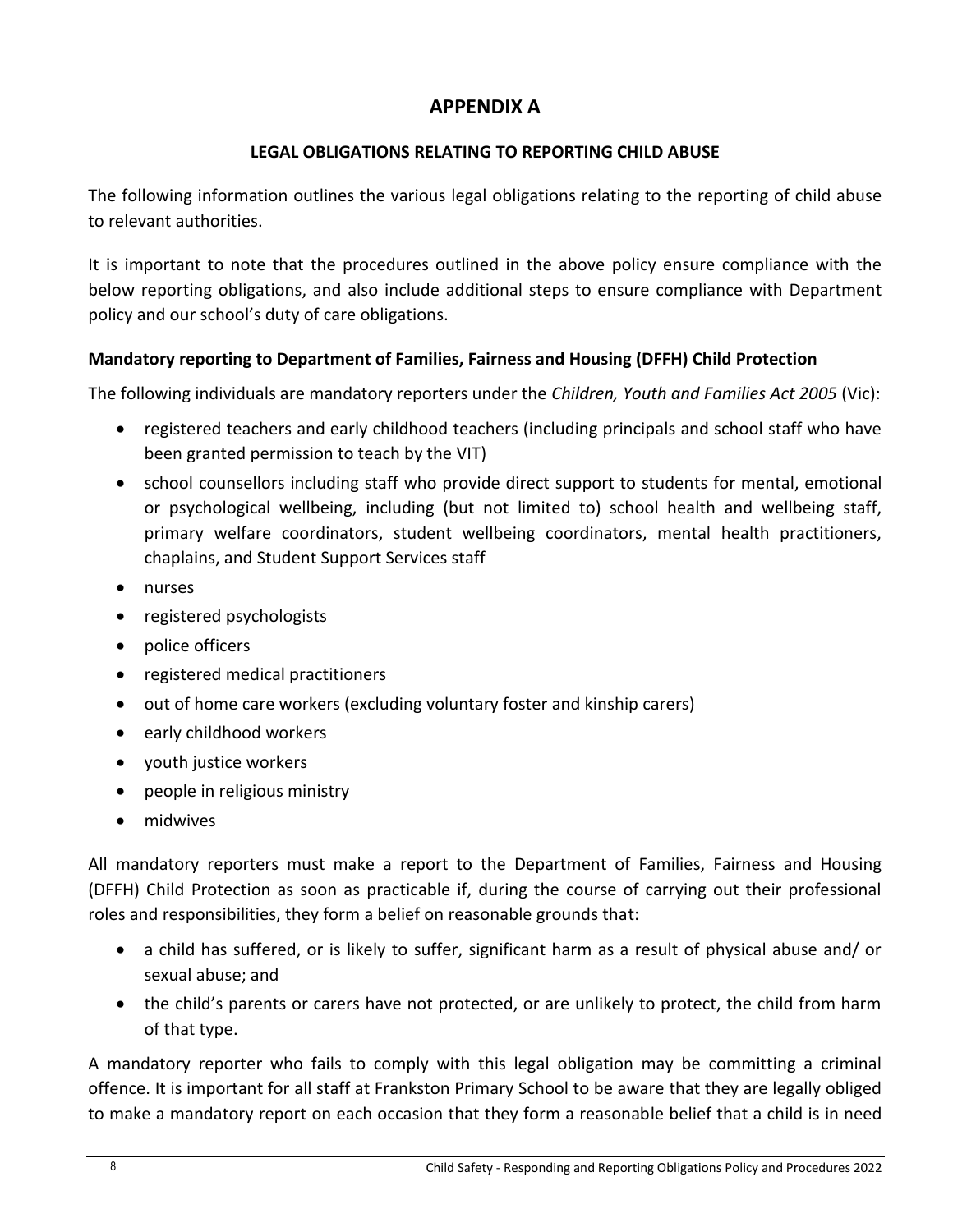of protection and they must make a mandatory report even if the principal or any other mandatory reporter does not share their belief that a report is necessary.

If charged with not making a mandatory report, it may be a defence for the person charged to prove that they honestly and reasonably believed that all of the reasonable grounds for their belief had been the subject of a report to child protection made by another person.

The identity of a person who reports any protective concerns to DFFH Child Protection is protected by law. It is an offence for a person, other than the person who made the report, to disclose the name of the person who made a report or any information that is likely to lead to their identification.

At our school, all mandated school staff must undertake the *Mandatory Reporting and Other Obligations eLearning Module* annually.

The policy of the Department of Education and Training (DET) requires **all staff** who form a reasonable belief that a child is in need of protection to discuss their concerns with the school leadership team and to report their concerns to DFFH and in some circumstances to Victoria Police, or to ensure that all the information relevant to the report has been made by another school staff member.

Any person can make a report to DFFH Child Protection (131 278 – 24 hour service) if they believe on reasonable grounds that a child is in need of protection even if they are not a mandatory reporter listed above.

## **Reporting student wellbeing concerns to Child FIRST/Orange Door**

At Frankston Primary School we also encourage staff to make a referral to Child FIRST/Orange Door when they have significant concern for a child's wellbeing. For more information about making a referral to Child FIRST/Child FIRST see the Policy and Advisory Library: [Protecting Children](https://www2.education.vic.gov.au/pal/protecting-children/policy) – Reporting [and Other Legal Obligations.](https://www2.education.vic.gov.au/pal/protecting-children/policy)

## **Reportable Conduct**

The Reportable Conduct Scheme is focussed on worker and volunteer conduct and how organisations investigate and respond to suspected child abuse. The scheme aims to improve organisational responses to suspected child abuse and to facilitate the identification of individuals who pose a risk of harm to children.

There are five types of 'reportable conduct' listed in the *Child Wellbeing and Safety Act 2005:*

- sexual offences against, with or in the presence of, a child
- sexual misconduct (which includes grooming) against, with or in the presence of, a child
- physical violence against, with or in the presence of, a child
- behaviour that causes significant emotional or psychological harm to a child
- $\bullet$  significant neglect of a child.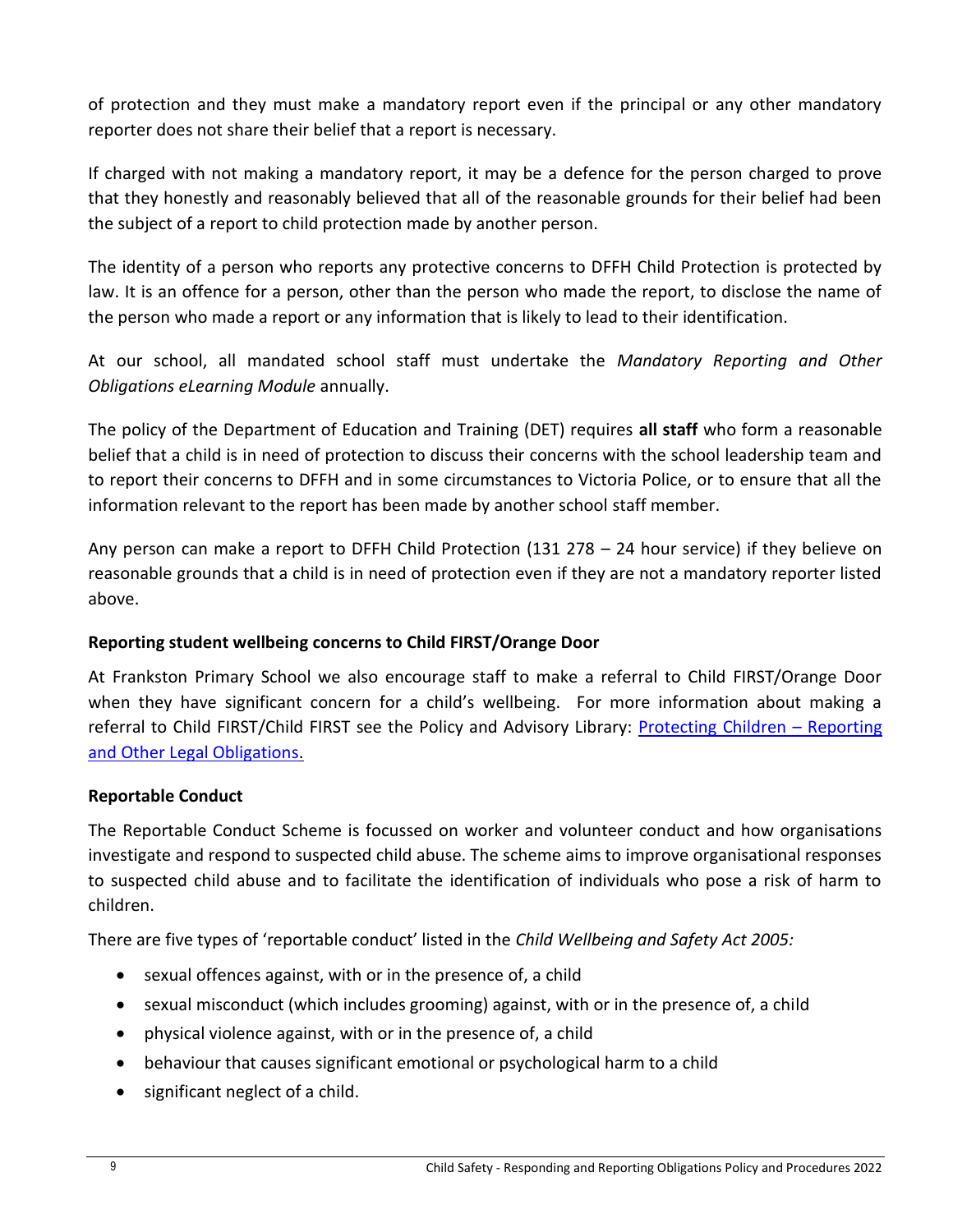A reportable conduct allegation is made where a person makes an allegation, based on a reasonable belief, that a worker or volunteer has committed reportable conduct or misconduct that *may* involve reportable conduct.

If school staff or volunteers become aware of reportable conduct by any current or former employee, contractor or volunteer, they must notify the school principal immediately. If the allegation relates to the principal, they must notify the Regional Director.

The principal or regional director must notify the Department's Employee Conduct Branch of any reportable conduct allegations involving current or former employees of the school (including Department, allied health, casual and school council employees), contractors and volunteers (including parent volunteers).

Employee Conduct Branch: 03 7022 0005 or [employee.conduct@education.vic.gov.au](mailto:employee.conduct@education.vic.gov.au)

The Department's Secretary, through the Manager, Employee Conduct Branch, has a legal obligation to inform the Commission for Children and Young People when an allegation of reportable conduct is made.

For more information about reportable conduct see the Department's *Policy and Advisory Library*: [Reportable Conduct](https://www2.education.vic.gov.au/pal/reportable-conduct-scheme/policy) and the Commission for Children and Young People's [website.](https://ccyp.vic.gov.au/reportable-conduct-scheme/)

## **Failure to disclose offence**

Reporting child sexual abuse is a community-wide responsibility. All adults (ie persons aged 18 years and over), not just professionals who work with children, have a legal obligation to report to Victoria Police, as soon as practicable, where they form a 'reasonable belief' that a sexual offence has been committed by an adult against a child under the age of 16 in Victoria.

Failure to disclose information to Victoria Police (by calling 000, local police station or the Police Assistance Line 131 444) as soon as practicable may amount to a criminal offence unless a person has a 'reasonable excuse' or exemption from doing so.

"Reasonable belief" is not the same as having proof. A 'reasonable belief' is formed if a reasonable person in the same position would have formed the belief on the same grounds.

For example, a 'reasonable belief' might be formed when:

- a child states that they have been sexually abused
- a child states that they know someone who has been sexually abused (sometimes the child may be talking about themselves)
- someone who knows a child states that the child has been sexually abused
- professional observations of the child's behaviour or development leads a mandated professional to form a belief that the child has been sexually abused
- signs of sexual abuse leads to a belief that the child has been sexually abused.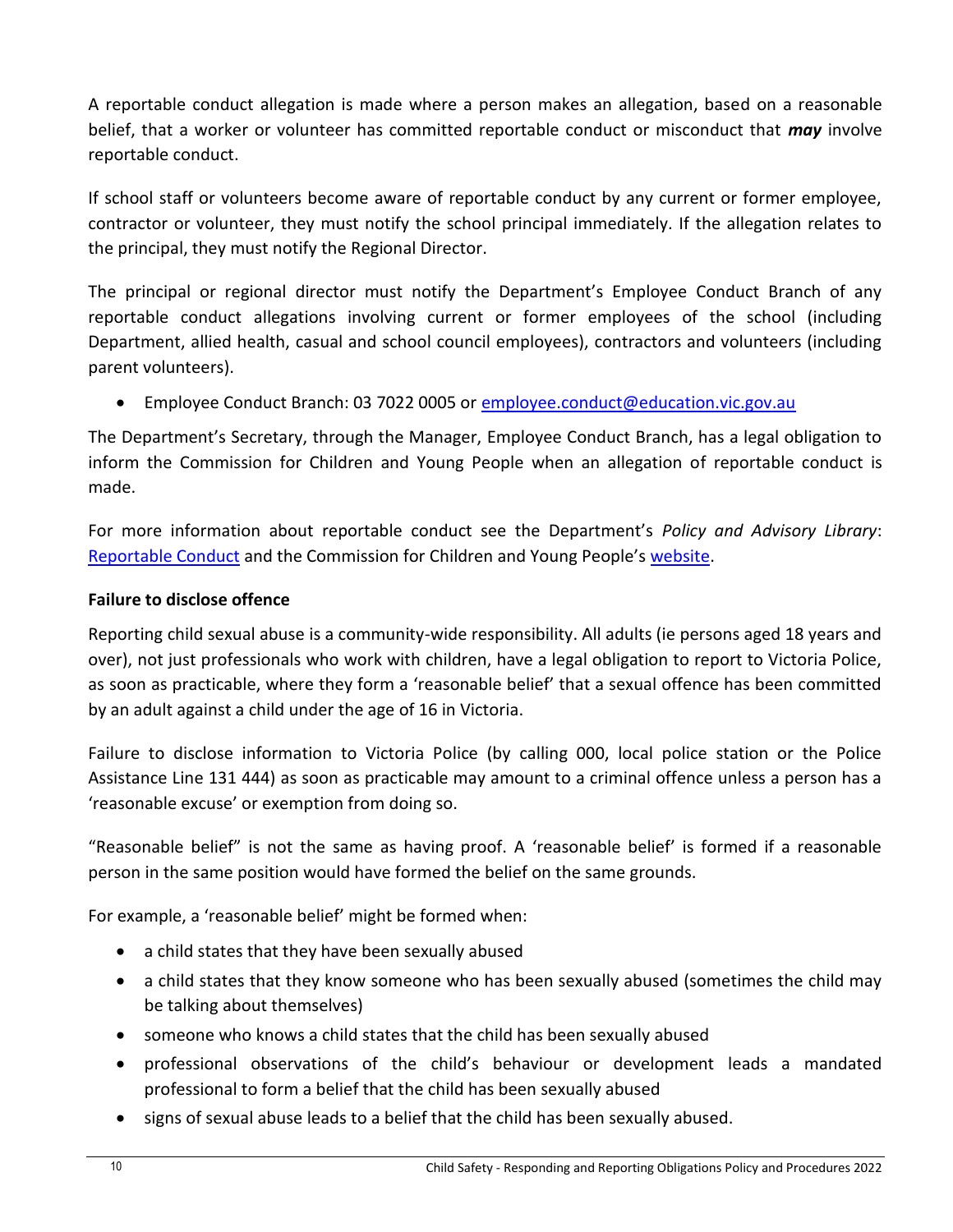"Reasonable excuse" is defined by law and includes:

- fear for the safety of any person including yourself or the potential victim (but not including the alleged perpetrator or an organisation)
- where the information has already been disclosed to Victoria Police and you have no further information to add (for example, through a mandatory report to DFFH Child Protection or a report to Victoria Police from another member of school staff).

#### **Failure to protect offence**

This reporting obligation applies to school staff in a position of authority. This can include principals, assistant principals and campus principals. Any staff member in a position of authority who becomes aware that an adult associated with their school (such as an employee, contractor, volunteer or visitor) poses a risk of sexual abuse to a child under the age of 16 under their care, authority or supervision, must take all reasonable steps to remove or reduce that risk.

This may include removing the adult (ie persons aged 18 years and over) from working with children pending an investigation and reporting your concerns to Victoria Police.

If a school staff member in a position of authority fails to take reasonable steps in these circumstances, this may amount to a criminal offence.

#### **Further information**

For more information about the offences and reporting obligations outlined in this fact sheet refer to: Protecting Children — [Reporting and Other Legal Obligations.](https://www2.education.vic.gov.au/pal/protecting-children/policy)